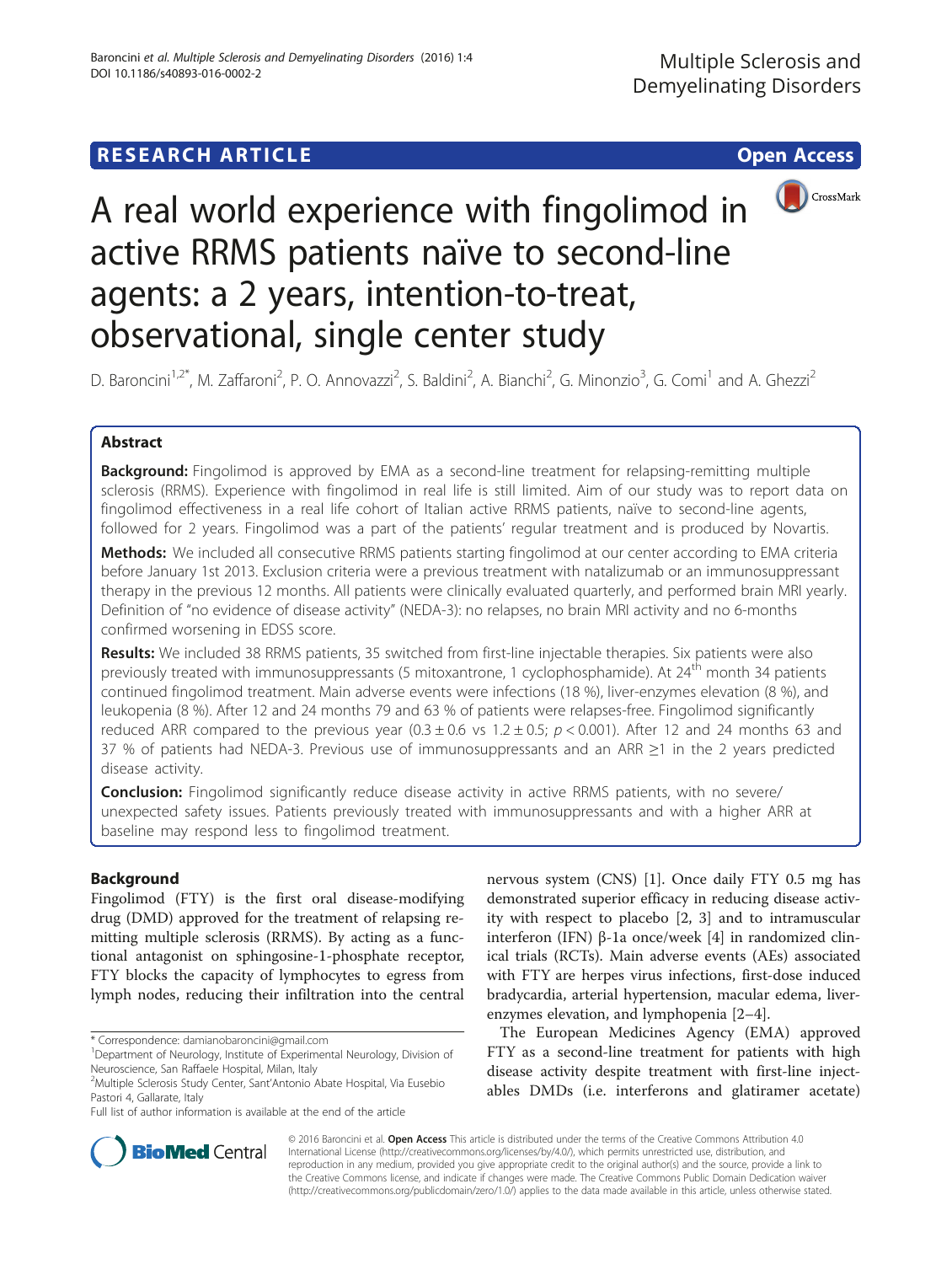<span id="page-1-0"></span>or with a rapidly evolving course in patients naïve to DMDs [\[5](#page-4-0)].

FTY confirmed its safety and efficacy also in RCTs extension studies [[6](#page-4-0)–[8](#page-4-0)] and in different subgroups of patients [\[9\]](#page-4-0). However, drugs efficacy and safety need to be assessed outside the context of RCTs, in real world less selected populations. Until now only few studies have addressed this topic [\[10](#page-4-0)–[12\]](#page-4-0). The aim of our study was therefore to better delineate the effectiveness and safety of FTY in a real life set.

#### **Objective**

To report data of a two years, observational, intentionto-treat (ITT) study of an Italian cohort of RRMS patients, naïve to second-line agents, who started FTY according to EMA prescription rules.

#### Methods

All consecutive RRMS patients starting FTY in our Center from July 2011 to January 1st 2013, according to EMA criteria were included. Patients should be naïve to second-line treatments (i.e. natalizumab or FTY), while a past therapy with immunosuppressants was allowed if finished at least 12 months before.

Patients were clinically evaluated (neurological examination and EDSS score assessment) 1 month after FTY initiation, then quarterly, recording AEs and relapses if occurred. Brain MRI scans were done in our center at baseline and then performed yearly for all patients. Blood exams (complete blood count, bilirubin, AST, ALT, GGT and creatinine) were performed after 1 month, then every 3 months.

Definition of "no evidence of disease activity" (NEDA-3): no relapses, no brain MRI activity (≥1 new/enlarged T2 and/or ≥1 gadolinium-enhancing lesion) and no worsening in EDSS score of at least ≥1 point confirmed after 6 months (≥ 1.5 points if EDSS = 0; ≥ 0.5 points if EDSS ≥5.5).

An ITT analysis was performed, including patients who discontinued the treatment before the 24 months observation period. To determine whether there was a significant difference between the average values of the same variables pre and post-FTY a repeated measure ANOVA test and post-hoc Paired Sample t-test with Bonferroni correction was used. Time to first relapse and time to first evidence of disease activity (according to NEDA-3 definition) were evaluated using Kaplan-Meier analysis and curves.

For the determination of predictors of disease activity (according to NEDA-3) and relapses occurrences a multivariate proportional hazards model was applied with the following variables included: gender, previous immunosuppressants use, previous DMDs type (none, IFNs, Glatiramer Acetate, both), last DMD, DMDs therapy duration (years), washout period duration between DMDs and FTY (months), MS duration (years), age at FTY initiation (years), presence/absence of activity in baseline brain MRI, EDSS score at baseline (<3 or  $\geq 3$ ), annualized relapse rate (ARR) in the 2 years before FTY therapy (<1 or  $\geq$ 1). Hazard ratios (HR) and relative 95 % confidence intervals (CI 95 %) were calculated.

A significance level of 0.05 was used for each test. For all the analysis, Wizard statistics for MAC (version 1.7.0) was used.

This study was approved by Comitato Etico Provinciale di Varese. Consent was obtained from the patients.

#### Results

Baseline clinical and demographic characteristics of our cohort are showed in Table 1. A total of 38 patients were included: 35 were switched from first-line injectable DMDs and 3 were treatment naïve. Six patients switched from first-line DMDs were also previously treated with an immunosuppressant drug (Table 1). Seventeen patients received FTY before its commercial availability, being enrolled in the Expanded Access Program (CFT720DIT03). All patients presented clinical activity, and most of them also radiological activity (20/38) in the year before FTY initiation. The entire cohort was followed for 24 months.

A total of 4 patients (10.5 %) discontinued the treatment because of lack of efficacy (high number of relapses/disability progression,  $n = 2$ ), AEs (frequent cold and flu,  $n = 1$ ) and pregnancy planning  $(n = 1)$ . Mean time to treatment discontinuation was  $16.4 \pm 1.7$  months. First-dose induced bradycardia was transient and asymptomatic for all patients. The lymphocyte count lowered during FTY treatment (<1000 cells/mm<sup>3</sup>), but remained above the safe limits  $(>200 \text{ cells/mm}^3)$ . AEs were transient liver-enzymes elevation (×3 the upper limit of normal range) in 3 patients, transient leukopenia (total

Table 1 Baseline clinical and demographic characteristics

|                                                     | Cohort (38 patients)   |
|-----------------------------------------------------|------------------------|
| Gender (male/female)                                | 9/29                   |
| Age (y), mean $\pm$ SD (range)                      | $39.6 \pm 7.3$ (26-53) |
| Disease duration (y), mean $\pm$ SD (range)         | $12.0 \pm 7.1$ (2-31)  |
| EDSS score, median (range)                          | $2.0(0-6)$             |
| Previous ARR (1y/2y before), mean $\pm$ SD          | $1.2 + 0.5/0.8 + 0.4$  |
| Previous use of ISs (yes/no)                        | 6/32                   |
| Type of ISs (MTX/CTX)                               | 5/1                    |
| Time from ISs suspension (y), mean $\pm$ SD (range) | $7.2 \pm 2.1$ (4-10)   |
| Previous use of DMDs (yes/no)                       | 35/3                   |
| Type of DMDs (IFNs/GA/both)                         | 17/5/13                |
| DMDs therapy duration (y), mean $\pm$ SD (range)    | $5.3 \pm 3.9$ (0.6-15) |

Legend: y year, SD standard deviation, ARR annual relapse rate,

ISs immunosuppressants, MTX mitoxantrone, CTX cyclophosphamide, DMDs first-line disease modyfing drugs, IFNs interferons, GA glatiramer acetate, m months, FTY fingolimod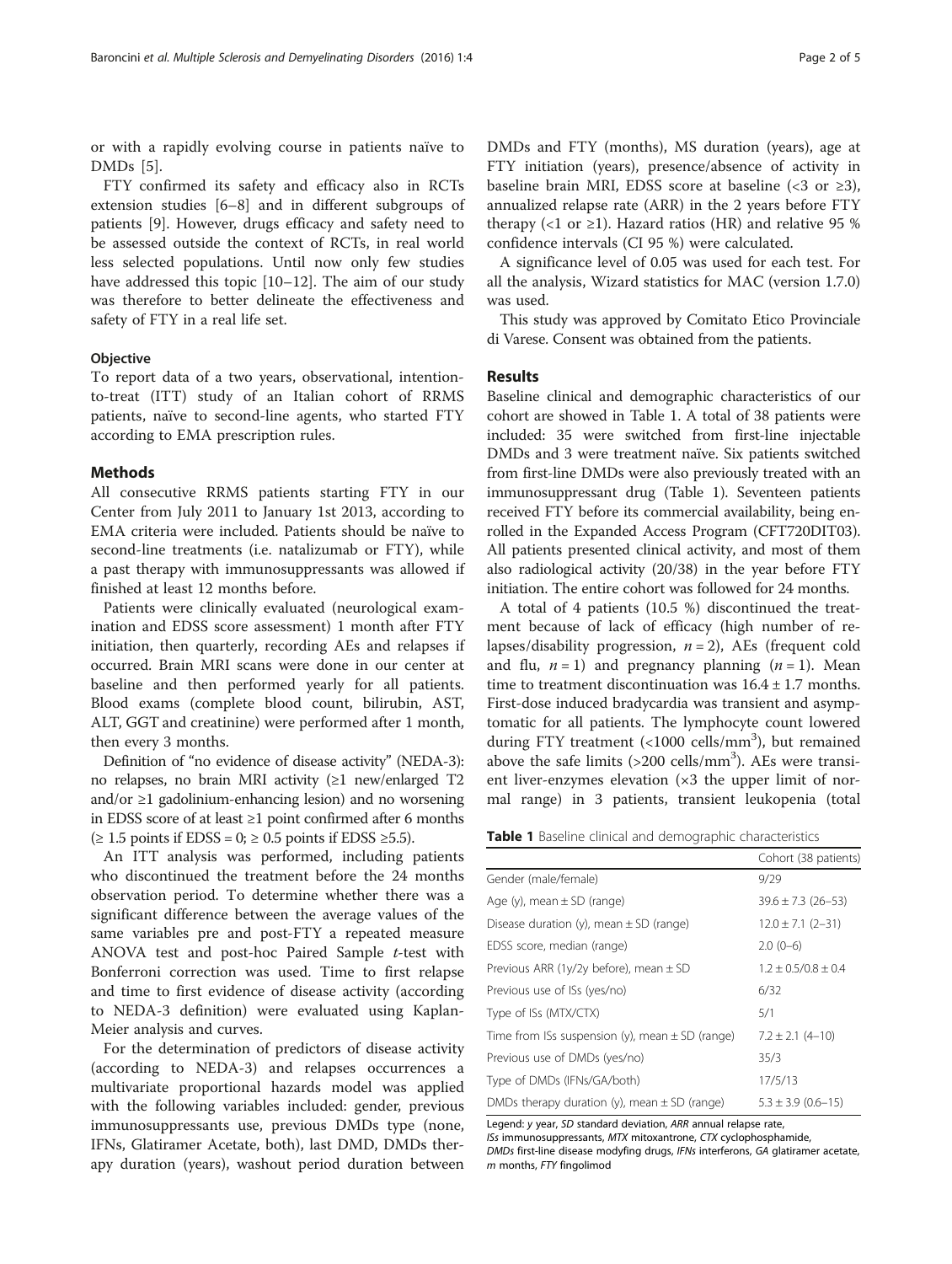<span id="page-2-0"></span>**a)**  $1,0$ Cumulative % of relapse-free patients **Cumulative % of relapse-free patients**  $0,8$  $0,6$  $0,4 0,2$  $0,0$ 0 6 12 18 24 Time (months) Number exposed to risk 38 33 30 26 24 **b)**  $1,0$ Cumulative % of disease-free patients **Cumulative % of disease-free patients**  $0,8$  $0,6 0,4$  $0,2 0,0$ 0 6 12 18 24 Time (months) Number exposed to risk 38 33 24 17 14 Fig. 1 Kaplan-Meier estimate for the time to relapse (a) and time to disease activity (failure to achieve NEDA-3 status) (b). In b, the curve drop at 12 months is mainly related to detection of disease activity by brain MRI scans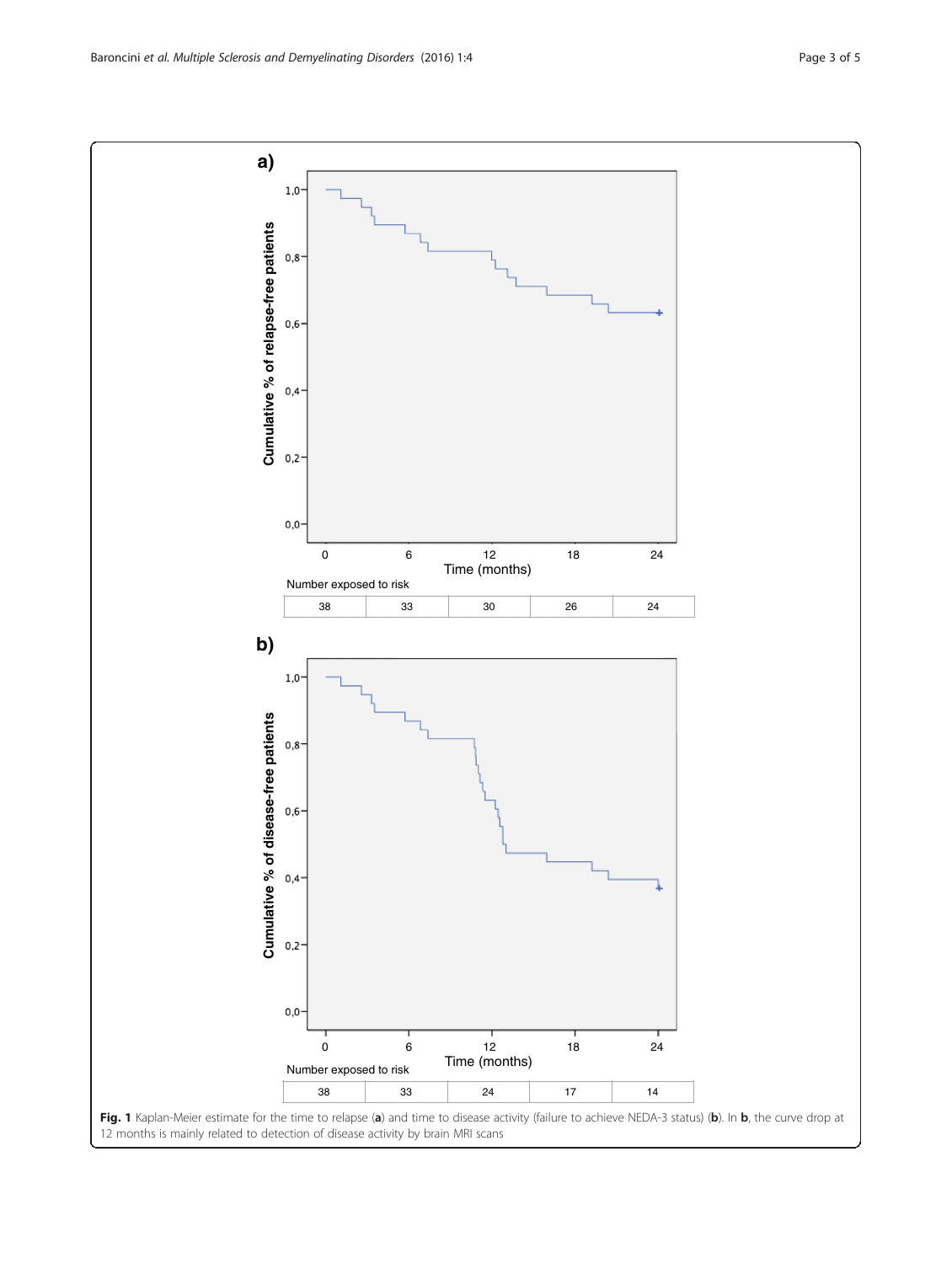white blood cell count <2500 cells/mm<sup>3</sup>) in 3, infections in 7 (oral or genital herpes,  $n = 2$ ; otitits,  $n = 2$ ; flu and cold,  $n = 2$ ; candidal vulvovaginitis,  $n = 1$ ), palpitation in 2, dizziness in 2, headache in 1 and itchy skin in 1. In one patient a severe AE occurred (acute pyelonephritis in chronic neurologic bladder disorder, fully recovered

FTY markedly reduced ARR, which was  $0.32 \pm 0.74$ and  $0.34 \pm 0.71$  in the first and second year, significantly lower than ARR of 1 and 2 years before  $(p < 0.01$ , see Table [1](#page-1-0)). Moreover, ARR reduction was sustained in the whole period of observation  $(0.38 \pm 0.65)$ , with respect to the previous 2 years ( $p < 0.001$ ).

Eight patients (21 %) had a 6-months confirmed EDSS score worsening of  $\geq 1$  $\geq 1$  point. Figure 1 shows the Kaplan-Meier estimate for the time-to-relapse and the time todisease-activity (according to NEDA-3 definition) over 24 months of follow-up.

Predictors of relapses occurrence were an ARR ≥1 in the previous 2 years ( $p = 0.012$ ; HR 4.7, CI 1.1–21.0) and disease duration  $(p = 0.014; HR 1.05, CI 1.03-1.30)$ . Predictors of disease activity (according to NEDA-3 definition) were past use of immunosuppressants ( $p = 0.016$ ; HR 8.3, CI 1.5–47.0), ARR  $\geq 1$  in the previous 2 years  $(p = 0.005;$  HR 5.4, CI 1.7–17.4) and DMDs therapy duration ( $p = 0.009$ ; HR 0.98, CI 0.97-0.99).

#### **Discussion**

with antibiotics).

Results of FTY therapy in this real-life experience were reassuring, showing a good safety profile. The majority of patients (90.5 %) remained on FTY treatment after 2 years. Main AEs were mild infections (18 %), liverenzymes elevation (8 %) and leukopenia (8 %). Considering the small sample size, AEs frequency was substantially within the range of those reported in RCTs [\[2](#page-4-0)–[4\]](#page-4-0) and in extension studies [[6](#page-4-0)–[8](#page-4-0)], without unexpected AEs.

FTY treatment significantly reduced ARR and the benefits were sustained: after 12 and 24 months of observation 79 and 63 % of patients were relapses-free (Fig. [1](#page-2-0)). Considering a more restrictive criterion, 63 and 37 % of patients presented NEDA-3 at 12th and 24th month. Our results about disability progression and percentage of relapsesfree patients are substantially in agreement with those of RCTs [[2](#page-4-0)–[4\]](#page-4-0) and post-marketing observational studies [[6](#page-4-0)–[8, 10](#page-4-0)–[12](#page-4-0)]. Data from a post-hoc analysis of TRANS-FORMS showed that 46 % MS patients receiving FTY reached NEDA-3 status after 12 months [\[13\]](#page-4-0). In our cohort a higher percentage of patients were "disease-free" after 1 year: a smaller sample size, a more rigorous reading protocol of brain MRI scans and difference in definition of NEDA-3 (EDSS worsening was confirmed after 3 months in TRANSFORMS study, after 6 months in ours) could explain this difference. To our knowledge no data

regarding NEDA-3 status after 2 years of FTY treatment has been reported at the time of paper submission.

A significant predictor of disease activity and relapses occurrence was an ARR  $\geq 1$  in the previous 2 years, in accordance with the trend found in a post-hoc subgroup analysis of the FREEDOM study [[9\]](#page-4-0). A previous immunosuppressant therapy was also associated with further disease activity, probably because a more severe disease characterizes these patients. The other two predictors found by the multivariate models (disease duration and previous DMDs therapy duration) are statistically but probably not clinically significant, due to their low HR (1.05 and 0.98 respectively). All these findings must be taken with caution and need confirmation by prospective observational studies on larger populations.

#### Conclusion

After 2 years of FTY treatment about 40 % of our population of active RRMS patients presented no evidence of disease activity. Patients with a higher ARR at baseline or previously treated with immunosuppressants could respond less to FTY treatment. There were no unexpected adverse events. In spite of the evident limitations (mainly small sample size), observational ITT studies like ours provide useful data on the use of new medications in real life and less selected populations.

#### Competing interests

Dr. Baroncini has no relevant disclosures for this paper. He received personal compensation from Almirall for creation of editorial publications and travel grants for participation to National and International Congresses from Genzyme.

Dr. Zaffaroni has served on scientific advisory boards for Teva, Medtronics, Aventis, Merck Serono and Novartis, and served as a consultant for Biogen Idec. Dr. Annovazzi received honoraria for speaking and travel grants from Biogen Idec, Teva, Genzyme, Novartis, Almirall and Wellspect healthcare.

- Dr. Baldini reports no disclosures.
- Dr. Bianchi reports no disclosures.

Dr. Minonzio reports no disclosures.

Prof. Giancarlo Comi received personal compensation from Bayer Schering, Serono Symposia International Foundation, Merck Serono International, TEVA Pharmaceutical Ind. Ltd, Sanof-Aventis and Biogen Idec for consulting services, received personal compensation from TEVA Pharmaceutical Industries Ltd, Sanofi-Aventis, Serono Symposia Int. Foundation, Biogen Dompè and Bayer Schering for speaking activities. TEVA Pharmaceutical Industries Ltd, Sanofi-Aventis, Serono Symposia Int. Foundation, Biogen Dompé and Bayer Schering have provided prof. Comi for the costs of travelling and lodging related to speaking activities.

Dr. Ghezzi received honoraria for speaking from Genzyme, Biogen-Idec, Merck-Serono, Novartis, and Almirall, for consultancy from Merck-Serono, Novartis, Biogen-Idec, Genzyme, received support for participation to National and International Congresses from Biogen-Idec, Merck-Serono Novartis, Genzyme, Teva.

#### Authors' contributions

AG and DB conceived the study. MZ, PA, DB, SB and AG performed neurological examinations and prospectively collected clinical and MRI data of all patients. GM performed brain MRI scan and participated in study coordination. DB and AB acquired data and created the database. DB drafted the manuscript, and performed the statistical analysis with external support. MZ, PA and SB participated in study design and its coordination. AG and GC reviewed the final version of the manuscript. All authors read and approved the final manuscript.